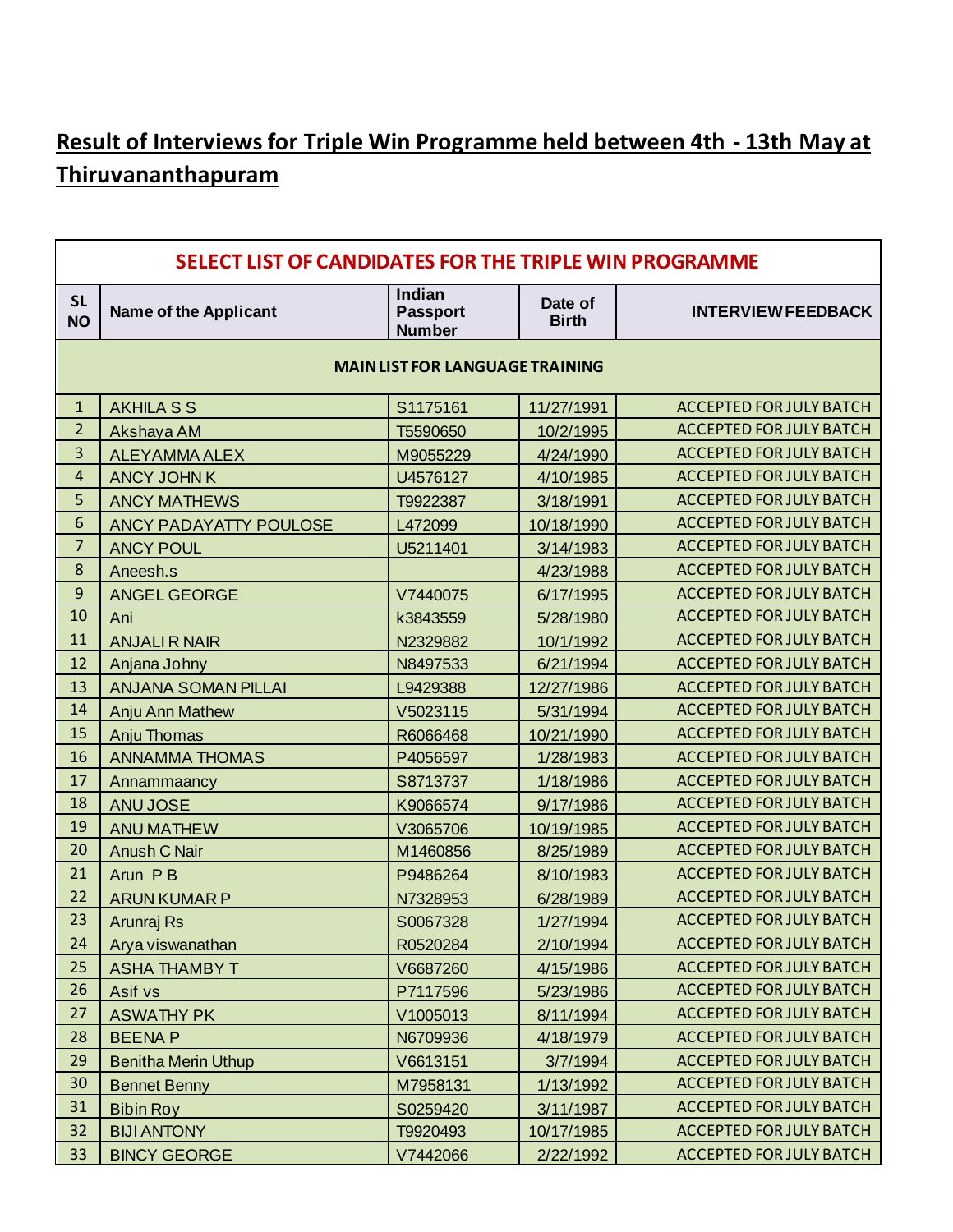| 34 | <b>Bineesh Babu</b>        | R9583052  | 6/19/1990  | <b>ACCEPTED FOR JULY BATCH</b> |
|----|----------------------------|-----------|------------|--------------------------------|
| 35 | <b>BISMY DEVASSYKUTTY</b>  | K6437717  | 5/6/1990   | <b>ACCEPTED FOR JULY BATCH</b> |
| 36 | <b>Blessy Baby</b>         | P7468851  | 6/14/1992  | <b>ACCEPTED FOR JULY BATCH</b> |
| 37 | <b>Blessy Joy</b>          | R5998998  | 5/28/1988  | <b>ACCEPTED FOR JULY BATCH</b> |
| 38 | <b>Boby Mathew</b>         | U0540628  | 5/30/1980  | <b>ACCEPTED FOR JULY BATCH</b> |
| 39 | <b>BONIYA JOSE</b>         | R5252093  | 12/28/1988 | <b>ACCEPTED FOR JULY BATCH</b> |
| 40 | <b>Brushbi UM</b>          | U9716826  | 1/17/1995  | <b>ACCEPTED FOR JULY BATCH</b> |
| 41 | <b>CHANDRALEKHAK C</b>     | T1827554  | 10/16/1985 | <b>ACCEPTED FOR JULY BATCH</b> |
| 42 | Chilu Raju                 | V3044106  | 9/28/1988  | <b>ACCEPTED FOR JULY BATCH</b> |
| 43 | <b>CHINJU JOSEPH</b>       | S0870160  | 2/8/1995   | <b>ACCEPTED FOR JULY BATCH</b> |
| 44 | Chippy John                | S6936681  | 4/2/1994   | <b>ACCEPTED FOR JULY BATCH</b> |
| 45 | <b>Chippy Tom</b>          | T1257333  | 12/23/1994 | <b>ACCEPTED FOR JULY BATCH</b> |
| 46 | chippybose                 | M0546666  | 5/30/1988  | <b>ACCEPTED FOR JULY BATCH</b> |
| 47 | DEEPTHY RACHEL CHERIYAN    | U6309241  | 5/24/1986  | <b>ACCEPTED FOR JULY BATCH</b> |
| 48 | Dhanya MD                  | M6484027  | 6/12/1988  | <b>ACCEPTED FOR JULY BATCH</b> |
| 49 | <b>DIMBLE MARIA THOMAS</b> | K7238295  | 7/10/1987  | <b>ACCEPTED FOR JULY BATCH</b> |
| 50 | Elsamma Thomas             | U9488208  | 4/20/1976  | <b>ACCEPTED FOR JULY BATCH</b> |
| 51 | <b>EMILIYA RAJ K</b>       | H4809965  | 2/6/1986   | <b>ACCEPTED FOR JULY BATCH</b> |
| 52 | fini felix                 | N7484941  | 2/14/1991  | <b>ACCEPTED FOR JULY BATCH</b> |
| 53 | Fini K F                   | V2391434  | 2/14/1991  | <b>ACCEPTED FOR JULY BATCH</b> |
| 54 | <b>GEETHU KRISHNA</b>      | P5371921  | 3/7/1988   | <b>ACCEPTED FOR JULY BATCH</b> |
| 55 | Geethu.G.S                 | R7265055  | 12/5/1990  | <b>ACCEPTED FOR JULY BATCH</b> |
| 56 | <b>GINI VARGHESE</b>       | U7374392  | 5/30/1983  | <b>ACCEPTED FOR JULY BATCH</b> |
| 57 | Hima B                     | V 6176144 | 4/2/1993   | <b>ACCEPTED FOR JULY BATCH</b> |
| 58 | <b>HIMA SOMAN</b>          | R5240486  | 2/22/1994  | <b>ACCEPTED FOR JULY BATCH</b> |
| 59 | <b>HUSNI MUBARAK C</b>     | R5034257  | 4/7/1986   | <b>ACCEPTED FOR JULY BATCH</b> |
| 60 | <b>Jaicy Joseph</b>        | N4191745  | 5/14/1993  | <b>ACCEPTED FOR JULY BATCH</b> |
| 61 | JAILAL .P . GEORGE         | N4065385  | 5/2/1983   | <b>ACCEPTED FOR JULY BATCH</b> |
| 62 | Jeena cisyil               | K3879154  | 8/9/1985   | <b>ACCEPTED FOR JULY BATCH</b> |
| 63 | <b>Jeenamol Thomas</b>     | U8421153  | 10/3/1996  | <b>ACCEPTED FOR JULY BATCH</b> |
| 64 | <b>JESSY THOMAS</b>        | T0901048  | 1/26/1989  | <b>ACCEPTED FOR JULY BATCH</b> |
| 65 | Jibi John                  | M1985634  | 5/30/2022  | <b>ACCEPTED FOR JULY BATCH</b> |
| 66 | <b>JIBI JOSE</b>           | L1398362  | 5/18/1982  | <b>ACCEPTED FOR JULY BATCH</b> |
| 67 | Jibina Joseph              | U3351200  | 12/12/1993 | <b>ACCEPTED FOR JULY BATCH</b> |
| 68 | <b>JIJI THOMAS</b>         | V4213769  | 5/14/1979  | <b>ACCEPTED FOR JULY BATCH</b> |
| 69 | <b>JILBY THOMAS</b>        | P2810852  | 7/21/1985  | <b>ACCEPTED FOR JULY BATCH</b> |
| 70 | Jina Eldho                 | V 2839543 | 4/3/1979   | <b>ACCEPTED FOR JULY BATCH</b> |
| 71 | <b>JINCY JOHN</b>          | S2023645  | 12/22/1984 | <b>ACCEPTED FOR JULY BATCH</b> |
| 72 | <b>JINCY MARIAM MATHEW</b> | L7532644  | 9/15/1989  | <b>ACCEPTED FOR JULY BATCH</b> |
| 73 | jincy p Joseph             | P4943308  | 5/31/1983  | <b>ACCEPTED FOR JULY BATCH</b> |
| 74 | <b>JINI RAJ</b>            | L9428397  | 6/10/1989  | <b>ACCEPTED FOR JULY BATCH</b> |
| 75 | Jinu Sam                   | U3354533  | 11/17/1986 | <b>ACCEPTED FOR JULY BATCH</b> |
| 76 | Jisa John                  | S0075968  | 9/17/1995  | <b>ACCEPTED FOR JULY BATCH</b> |
| 77 | Jisa Jose                  | V4106220  | 6/20/1986  | <b>ACCEPTED FOR JULY BATCH</b> |
| 78 | <b>JISHA ANNAMMA JOHN</b>  | L4570451  | 5/23/1982  | <b>ACCEPTED FOR JULY BATCH</b> |
| 79 | Jisha Joseph               | N8820232  | 12/4/1987  | <b>ACCEPTED FOR JULY BATCH</b> |
| 80 | <b>JISHAMOLTT</b>          | V5727505  | 5/3/1990   | <b>ACCEPTED FOR JULY BATCH</b> |
| 81 | <b>JOICY JOY</b>           | S5033064  | 4/8/1987   | ACCEPTED FOR JULY BATCH        |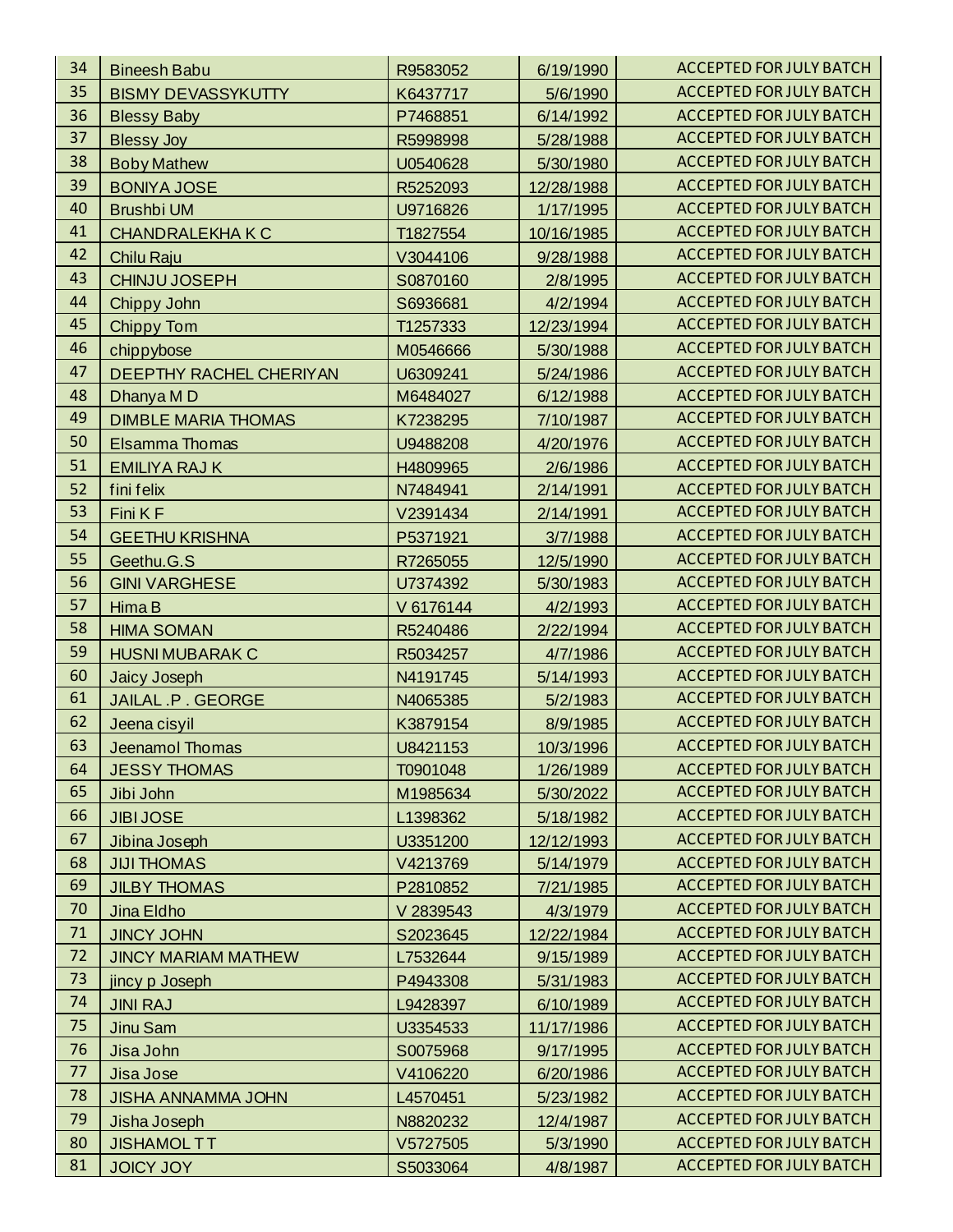| 82  | <b>JOJI THOMAS PALLIYAMBIL</b> | N3123303  | 10/8/1992  | <b>ACCEPTED FOR JULY BATCH</b> |
|-----|--------------------------------|-----------|------------|--------------------------------|
| 83  | Jomini Jose                    | V2817773  | 5/5/1979   | <b>ACCEPTED FOR JULY BATCH</b> |
| 84  | Josna P John                   | T0895607  | 4/5/1987   | <b>ACCEPTED FOR JULY BATCH</b> |
| 85  | <b>JOYIS JOSEPH</b>            | V1008387  | 7/3/1985   | <b>ACCEPTED FOR JULY BATCH</b> |
| 86  | <b>JULY THOMAS</b>             | p 1368310 | 11/18/1985 | <b>ACCEPTED FOR JULY BATCH</b> |
| 87  | Juny mary Job                  | S4997076  | 5/11/1987  | <b>ACCEPTED FOR JULY BATCH</b> |
| 88  | <b>JYOTHI MARIYA MATHEW</b>    | K5984981  | 1/16/1990  | <b>ACCEPTED FOR JULY BATCH</b> |
| 89  | <b>KAVITHAK</b>                | J5551883  | 4/12/1978  | <b>ACCEPTED FOR JULY BATCH</b> |
| 90  | <b>KEERTHY M</b>               | T1831478  | 9/23/1994  | <b>ACCEPTED FOR JULY BATCH</b> |
| 91  | <b>LIJI SAMUEL</b>             | M2038632  | 3/25/1988  | <b>ACCEPTED FOR JULY BATCH</b> |
| 92  | Liji varghese                  | M3574997  | 9/7/1991   | <b>ACCEPTED FOR JULY BATCH</b> |
| 93  | <b>LIJO JOSEPH</b>             |           | 5/1/1986   | <b>ACCEPTED FOR JULY BATCH</b> |
| 94  | LIJU M P                       | N3008987  | 4/18/1984  | <b>ACCEPTED FOR JULY BATCH</b> |
| 95  | <b>Lincy Thomas</b>            | V4200324  | 5/20/1986  | <b>ACCEPTED FOR JULY BATCH</b> |
| 96  | <b>Linda Simon</b>             | L1762826  | 4/21/1987  | <b>ACCEPTED FOR JULY BATCH</b> |
| 97  | Lini Nandickattu ouseph        | k0857295  | 5/28/1982  | <b>ACCEPTED FOR JULY BATCH</b> |
| 98  | <b>LINIMOL MATHEW</b>          | T4684039  | 5/13/1990  | <b>ACCEPTED FOR JULY BATCH</b> |
| 99  | Lino Varghese                  | M9495430  | 11/8/1980  | <b>ACCEPTED FOR JULY BATCH</b> |
| 100 | Linta baby                     | R4137497  | 6/23/1995  | <b>ACCEPTED FOR JULY BATCH</b> |
| 101 | <b>LINTY JOBY</b>              | R1465326  | 8/26/1983  | <b>ACCEPTED FOR JULY BATCH</b> |
| 102 | <b>Lipcy Mathew</b>            | N1420838  | 11/27/1982 | <b>ACCEPTED FOR JULY BATCH</b> |
| 103 | <b>Malusha Mathews</b>         | N1947341  | 3/25/1987  | <b>ACCEPTED FOR JULY BATCH</b> |
| 104 | Maneesha Madhavan              | N1203904  | 12/8/1992  | <b>ACCEPTED FOR JULY BATCH</b> |
| 105 | <b>MANSOOR PUTHAN VEETTIL</b>  | T9997369  | 5/5/1990   | <b>ACCEPTED FOR JULY BATCH</b> |
| 106 | Manu Abraham                   |           | 5/20/1983  | <b>ACCEPTED FOR JULY BATCH</b> |
| 107 | <b>MARIYA KURIAN</b>           | M3109528  | 11/4/1990  | <b>ACCEPTED FOR JULY BATCH</b> |
| 108 | Mariyamma chacko               | V6822541  | 5/17/1991  | <b>ACCEPTED FOR JULY BATCH</b> |
| 109 | Mary Nimmy Binoj               | T5335269  | 5/19/1983  | <b>ACCEPTED FOR JULY BATCH</b> |
| 110 | <b>Mary Dixil</b>              | L7537509  | 7/8/1989   | <b>ACCEPTED FOR JULY BATCH</b> |
| 111 | Mary Reeji K P                 | U8053017  | 12/21/1994 | <b>ACCEPTED FOR JULY BATCH</b> |
| 112 | <b>MAYATK</b>                  | T5570138  | 9/10/1984  | <b>ACCEPTED FOR JULY BATCH</b> |
| 113 | <b>MEETTU JOLLY</b>            | R6364872  | 7/20/1985  | <b>ACCEPTED FOR JULY BATCH</b> |
| 114 | melbin jose                    | P0096944  | 2/12/1991  | <b>ACCEPTED FOR JULY BATCH</b> |
| 115 | <b>MIBI SHIJU</b>              | U7318610  | 10/24/1986 | <b>ACCEPTED FOR JULY BATCH</b> |
| 116 | <b>MIDHU MATHEW</b>            | T9602156  | 10/11/1987 | <b>ACCEPTED FOR JULY BATCH</b> |
| 117 | <b>MONCY PHILIP</b>            | K9318702  | 2/23/1977  | <b>ACCEPTED FOR JULY BATCH</b> |
| 118 | <b>MONISH DANIEL</b>           | L6455665  | 3/4/1989   | <b>ACCEPTED FOR JULY BATCH</b> |
| 119 | Monisha Mohanan                | N2150541  | 5/10/1988  | <b>ACCEPTED FOR JULY BATCH</b> |
| 120 | <b>Neenu Vincent</b>           | U8149419  | 12/12/1986 | <b>ACCEPTED FOR JULY BATCH</b> |
| 121 | <b>NEETHU MATHEW</b>           | M7958766  | 4/12/1992  | <b>ACCEPTED FOR JULY BATCH</b> |
| 122 | Neethu Sali                    | M7051287  | 4/21/1992  | <b>ACCEPTED FOR JULY BATCH</b> |
| 123 | <b>NIMISHA JOSE</b>            | V4338734  | 2/17/1988  | <b>ACCEPTED FOR JULY BATCH</b> |
| 124 | Nishamol Joseph                | R 1464592 | 3/10/1981  | <b>ACCEPTED FOR JULY BATCH</b> |
| 125 | <b>Nithin James</b>            | P4058477  | 7/11/1985  | <b>ACCEPTED FOR JULY BATCH</b> |
| 126 | Nithya lakshmi                 |           | 6/9/1990   | <b>ACCEPTED FOR JULY BATCH</b> |
| 127 | Prathesha Jose                 | V4786315  | 2/8/1994   | <b>ACCEPTED FOR JULY BATCH</b> |
| 128 | PREETHA VARGHESE M S           | T6899396  | 5/25/1984  | <b>ACCEPTED FOR JULY BATCH</b> |
| 129 | PREETHIM                       | F1131109  | 5/20/1982  | ACCEPTED FOR JULY BATCH        |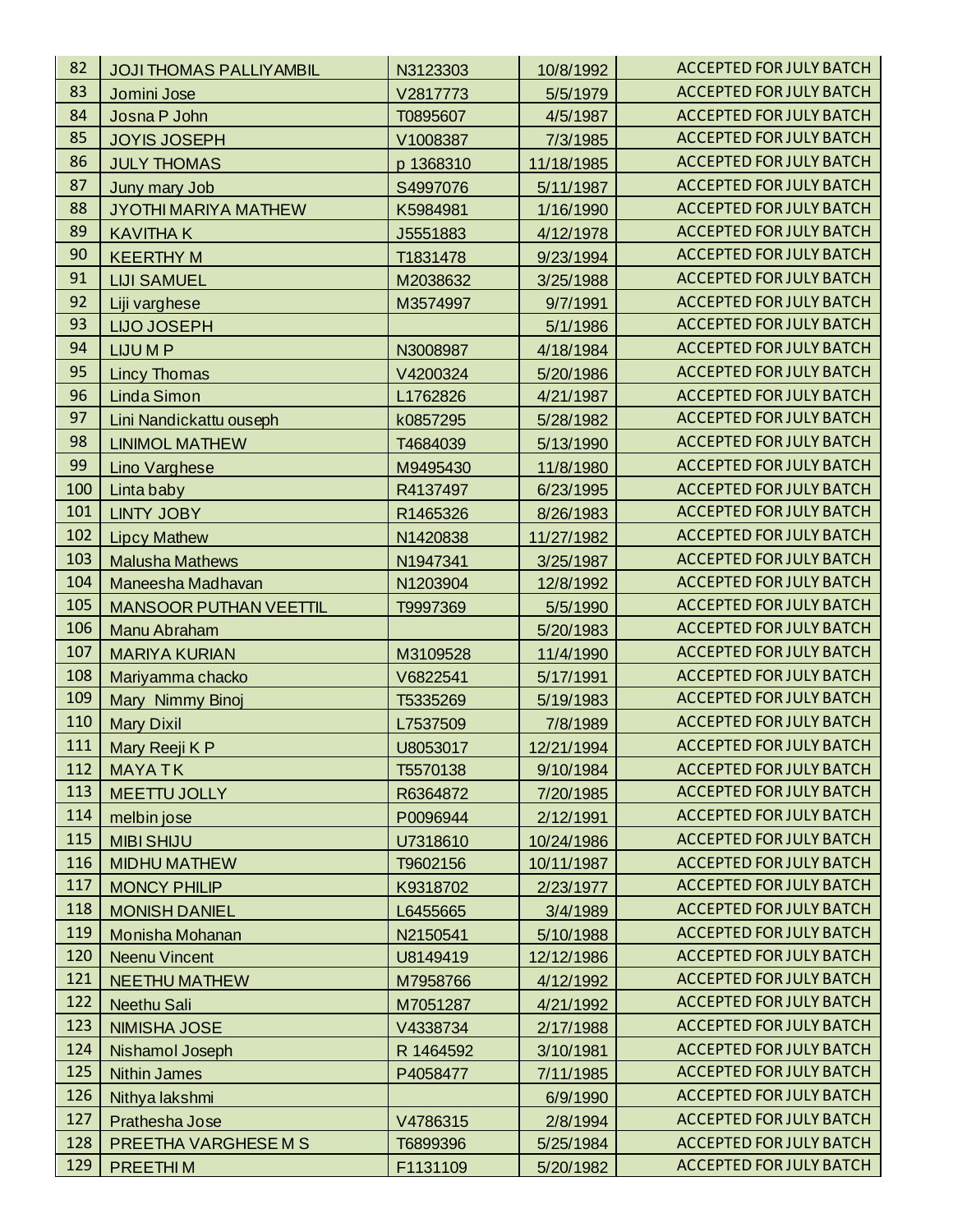| 130 | PREETHYMOL K.P               | R9741605 | 5/22/1985  | <b>ACCEPTED FOR JULY BATCH</b> |
|-----|------------------------------|----------|------------|--------------------------------|
| 131 | Princy chacko                | T5007265 | 1/29/1986  | <b>ACCEPTED FOR JULY BATCH</b> |
| 132 | <b>PRINCY MOL</b>            | M1117612 | 2/12/1988  | <b>ACCEPTED FOR JULY BATCH</b> |
| 133 | Priya p nair                 | V7934719 | 2/8/1982   | <b>ACCEPTED FOR JULY BATCH</b> |
| 134 | Priya Susan Varghese         | P2097377 | 12/31/1992 | <b>ACCEPTED FOR JULY BATCH</b> |
| 135 | <b>RAHMATH</b>               | V6810722 | 5/20/1987  | <b>ACCEPTED FOR JULY BATCH</b> |
| 136 | <b>Rahul R</b>               | Z2879159 | 3/12/1989  | <b>ACCEPTED FOR JULY BATCH</b> |
| 137 | Rakhi P R                    | L1378285 | 5/18/1988  | <b>ACCEPTED FOR JULY BATCH</b> |
| 138 | RANJU RAMACHANDRAN           | L1483926 | 8/15/1989  | <b>ACCEPTED FOR JULY BATCH</b> |
| 139 | <b>Ratheesh Mathew</b>       | K6721851 | 12/10/1980 | <b>ACCEPTED FOR JULY BATCH</b> |
| 140 | <b>REKHA REGHUNATH</b>       | K4391408 | 9/24/1984  | <b>ACCEPTED FOR JULY BATCH</b> |
| 141 | <b>REMYA MOLTP</b>           | P9846150 | 4/18/1984  | <b>ACCEPTED FOR JULY BATCH</b> |
| 142 | RemyaMol Raju                | L9047475 | 2/4/1991   | <b>ACCEPTED FOR JULY BATCH</b> |
| 143 | <b>REMYAMOL V V</b>          | V2383701 | 5/21/1986  | <b>ACCEPTED FOR JULY BATCH</b> |
| 144 | <b>RENI NAMATTATHIL JOSE</b> | R5252275 | 5/17/1980  | <b>ACCEPTED FOR JULY BATCH</b> |
| 145 | Renjini Biju                 | P0471288 | 5/19/1981  | <b>ACCEPTED FOR JULY BATCH</b> |
| 146 | Renju Sebastian              | L9771027 | 11/9/1984  | <b>ACCEPTED FOR JULY BATCH</b> |
| 147 | <b>Reshma Cyril</b>          | N5169313 | 6/9/1993   | <b>ACCEPTED FOR JULY BATCH</b> |
| 148 | RESHMI NARAYANIAMMA          | K7843082 | 12/3/1987  | <b>ACCEPTED FOR JULY BATCH</b> |
| 149 | <b>RESMIKRISHNAN</b>         | K3065457 | 5/26/1987  | <b>ACCEPTED FOR JULY BATCH</b> |
| 150 | Revathy.R                    | T5017517 | 11/4/1988  | <b>ACCEPTED FOR JULY BATCH</b> |
| 151 | <b>REYNU JOHN</b>            | L7137983 | 2/13/1986  | <b>ACCEPTED FOR JULY BATCH</b> |
| 152 | <b>RIJI R</b>                | T8145760 | 3/28/1990  | <b>ACCEPTED FOR JULY BATCH</b> |
| 153 | <b>RINU JOHN</b>             | V4103685 | 9/30/1986  | <b>ACCEPTED FOR JULY BATCH</b> |
| 154 | <b>RITHU BS</b>              | U2357379 | 3/10/1990  | <b>ACCEPTED FOR JULY BATCH</b> |
| 155 | <b>RONNYA JOSE</b>           | M2550657 | 5/20/1984  | <b>ACCEPTED FOR JULY BATCH</b> |
| 156 | Rosemary.shelton             | L1742855 | 4/24/1978  | <b>ACCEPTED FOR JULY BATCH</b> |
| 157 | Roshmon varughese            | R8046850 | 3/23/1978  | <b>ACCEPTED FOR JULY BATCH</b> |
| 158 | Ruby JR                      | R3222260 | 8/24/1991  | <b>ACCEPTED FOR JULY BATCH</b> |
| 159 | Sabitha jacob                | M9495628 | 7/9/1992   | <b>ACCEPTED FOR JULY BATCH</b> |
| 160 | SajnaSajeevan                | V1129742 | 7/12/1988  | <b>ACCEPTED FOR JULY BATCH</b> |
| 161 | SAJU JOSE SL                 | V9083935 | 5/25/1986  | <b>ACCEPTED FOR JULY BATCH</b> |
| 162 | Sanil Kumar                  | R0068027 | 4/14/1985  | <b>ACCEPTED FOR JULY BATCH</b> |
| 163 | Sanitha Joseph               | N9468024 | 4/7/1988   | <b>ACCEPTED FOR JULY BATCH</b> |
| 164 | Sany george                  | U5097511 | 1/18/1993  | <b>ACCEPTED FOR JULY BATCH</b> |
| 165 | <b>SARANYAVS</b>             | U5113809 | 10/31/1994 | <b>ACCEPTED FOR JULY BATCH</b> |
| 166 | Sareena A N                  | U4782787 | 6/1/1988   | <b>ACCEPTED FOR JULY BATCH</b> |
| 167 | <b>SHAIJILTK</b>             | U4556583 | 5/25/1988  | <b>ACCEPTED FOR JULY BATCH</b> |
| 168 | <b>SHANI BANY</b>            | S6946275 | 5/8/1993   | <b>ACCEPTED FOR JULY BATCH</b> |
| 169 | Shanto PK                    | S2038153 | 3/2/1984   | <b>ACCEPTED FOR JULY BATCH</b> |
| 170 | SHEELU JOSEPH                | L1748036 | 3/11/1987  | <b>ACCEPTED FOR JULY BATCH</b> |
| 171 | Sherline johnson             | U9774072 | 11/30/1990 | <b>ACCEPTED FOR JULY BATCH</b> |
| 172 | <b>SHIBINA JOSE</b>          | H6279171 | 5/19/1987  | <b>ACCEPTED FOR JULY BATCH</b> |
| 173 | Shiji Abraham                | L9879133 | 5/27/1984  | <b>ACCEPTED FOR JULY BATCH</b> |
| 174 | <b>SHILJA JOSE</b>           | V6640317 | 8/3/1988   | <b>ACCEPTED FOR JULY BATCH</b> |
| 175 | Shilna Shaju                 | M7190492 | 5/19/1990  | <b>ACCEPTED FOR JULY BATCH</b> |
| 176 | <b>SHIMNA S</b>              | P5370042 | 3/26/1993  | <b>ACCEPTED FOR JULY BATCH</b> |
| 177 | <b>SHINI VARGHESE</b>        | R8240974 | 5/11/1985  | ACCEPTED FOR JULY BATCH        |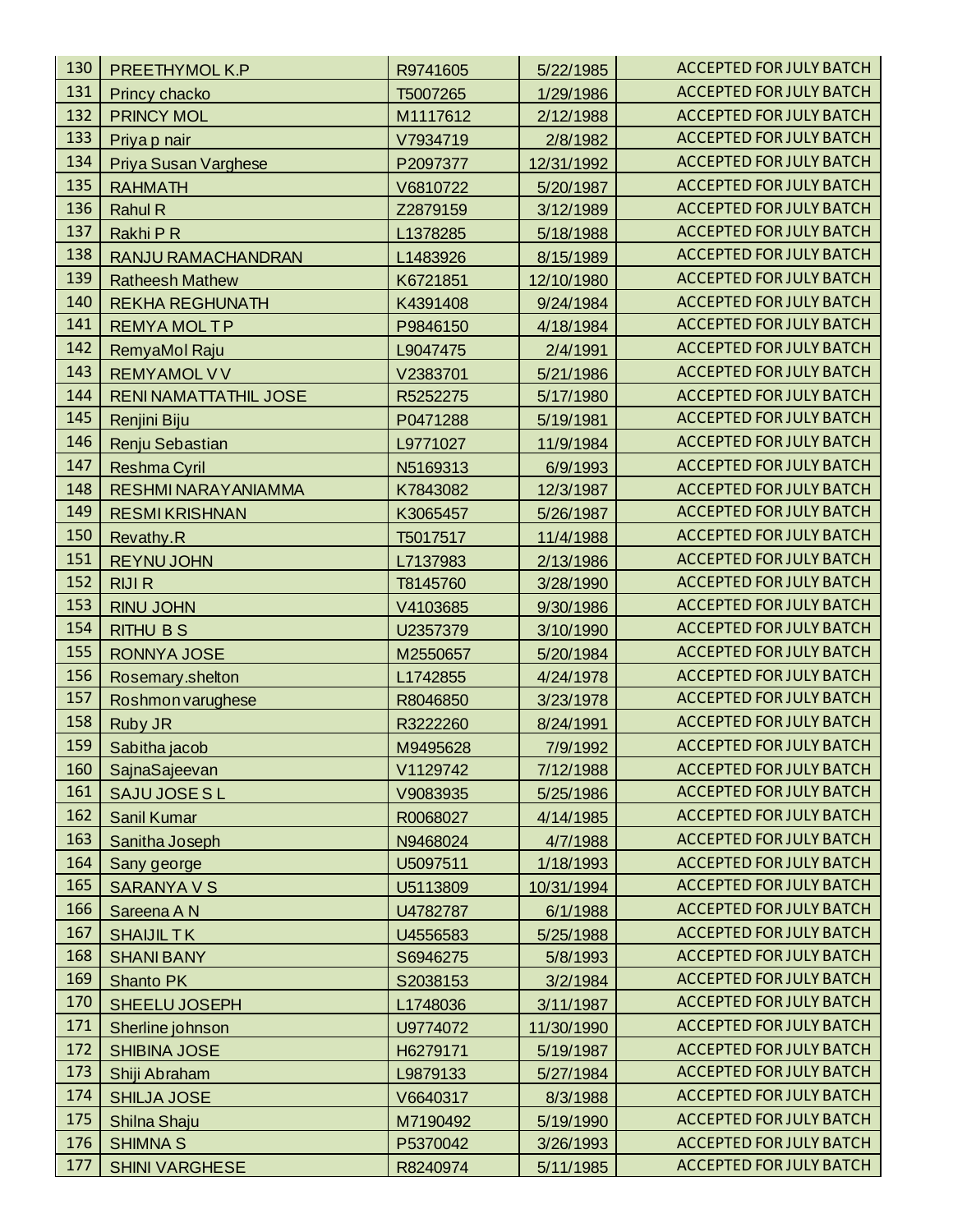|              | <b>SHYMOL KIZHAKEKALAYIL</b>  |                                           |            |                                |
|--------------|-------------------------------|-------------------------------------------|------------|--------------------------------|
| 178          | <b>ONACHAN</b>                | V6594568                                  | 3/22/1982  | <b>ACCEPTED FOR JULY BATCH</b> |
| 179          | <b>SHYNIJOSEPH</b>            | V6363123                                  | 9/21/1978  | <b>ACCEPTED FOR JULY BATCH</b> |
| 180          | <b>SIBIH</b>                  | N9875011                                  | 4/17/1982  | <b>ACCEPTED FOR JULY BATCH</b> |
| 181          | <b>Siby Santhosh</b>          | K7241989                                  | 10/5/1981  | <b>ACCEPTED FOR JULY BATCH</b> |
| 182          | <b>SIJOT</b>                  | N4254439                                  | 1/23/1983  | <b>ACCEPTED FOR JULY BATCH</b> |
| 183          | <b>SILVY GEORGE</b>           | V4329097                                  | 2/8/1992   | <b>ACCEPTED FOR JULY BATCH</b> |
| 184          | <b>SIMI JACOB</b>             | P4056693                                  | 12/9/1984  | <b>ACCEPTED FOR JULY BATCH</b> |
| 185          | Simi Mary Ummachan            | P4653633                                  | 9/4/1995   | <b>ACCEPTED FOR JULY BATCH</b> |
| 186          | <b>SIMI SEKHAR C S</b>        | L4877551                                  | 12/5/1991  | <b>ACCEPTED FOR JULY BATCH</b> |
| 187          | Sini Babu                     | L7526769                                  | 4/29/1985  | <b>ACCEPTED FOR JULY BATCH</b> |
| 188          | <b>SMISHAN.V</b>              | V 5215862                                 | 6/17/1985  | <b>ACCEPTED FOR JULY BATCH</b> |
| 189          | <b>SNEHA ELIZABETH JACOB</b>  | P4788301                                  | 4/25/1994  | <b>ACCEPTED FOR JULY BATCH</b> |
| 190          | Sonia Jose                    | R3536172                                  | 5/22/1985  | <b>ACCEPTED FOR JULY BATCH</b> |
| 191          | <b>SONIYA JOSEPH</b>          | T4245718                                  | 11/23/1983 | <b>ACCEPTED FOR JULY BATCH</b> |
| 192          | Sonu Rajan                    | P1602644                                  | 5/1/1988   | <b>ACCEPTED FOR JULY BATCH</b> |
| 193          | Sophy Das CL                  | T0559409                                  | 5/25/1995  | <b>ACCEPTED FOR JULY BATCH</b> |
| 194          | <b>SOUMYA MATHEW</b>          | R0356203                                  | 2/27/1986  | <b>ACCEPTED FOR JULY BATCH</b> |
| 195          | <b>SRUTHI A C</b>             | U4190415                                  | 5/30/1989  | <b>ACCEPTED FOR JULY BATCH</b> |
| 196          | <b>Stella Raichel George</b>  | N5975212                                  | 10/23/1993 | <b>ACCEPTED FOR JULY BATCH</b> |
| 197          | <b>STELLA VARGHESE</b>        | M4270379                                  | 2/2/1985   | <b>ACCEPTED FOR JULY BATCH</b> |
| 198          | stephy sebastian              | M6709138                                  | 12/28/1988 | <b>ACCEPTED FOR JULY BATCH</b> |
| 199          | <b>Sumy Soman</b>             | V0855277                                  | 1/20/1990  | <b>ACCEPTED FOR JULY BATCH</b> |
| 200          | SUNITHA KUTTANCHALIL RAPHAEL  | U8050135                                  | 4/8/1978   | <b>ACCEPTED FOR JULY BATCH</b> |
| 201          | Swapna C.F                    | V2832506                                  | 12/11/1985 | <b>ACCEPTED FOR JULY BATCH</b> |
| 202          | <b>Thomas NM</b>              | T9601971                                  | 4/9/1985   | <b>ACCEPTED FOR JULY BATCH</b> |
| 203          | <b>Tigi Thomas</b>            | N6515110                                  | 4/6/1987   | <b>ACCEPTED FOR JULY BATCH</b> |
| 204          | <b>Tijo Sebastian</b>         | U8046822                                  | 5/31/1983  | <b>ACCEPTED FOR JULY BATCH</b> |
| 205          | TILGY KALLARACKAL KUNJAPPAN   | T9614787                                  | 5/9/1984   | <b>ACCEPTED FOR JULY BATCH</b> |
| 206          | <b>Tintomol Thomas</b>        | R3317844                                  | 1/26/1995  | <b>ACCEPTED FOR JULY BATCH</b> |
| 207          | TINTU JOSE                    | U9654721                                  | 2/6/1986   | <b>ACCEPTED FOR JULY BATCH</b> |
| 208          | Vijayakumari John             | U8637513                                  | 5/28/1976  | <b>ACCEPTED FOR JULY BATCH</b> |
| 209          | VIJI.V.S                      | N3040996                                  | 2/27/1990  | <b>ACCEPTED FOR JULY BATCH</b> |
| 210          | Vineesh K V                   | N0688506                                  | 5/2/1984   | <b>ACCEPTED FOR JULY BATCH</b> |
| 211          | <b>JISHA KOSHY VAIDYAN</b>    |                                           | 5/8/1988   | <b>ACCEPTED FOR JULY BATCH</b> |
| 212          | <b>CHINJU MATHEW</b>          | U5115992                                  | 10/13/1990 | <b>ACCEPTED FOR JULY BATCH</b> |
| 213          | <b>DEEPA PULPARAMBIL JOSE</b> | K5217373                                  | 12/14/1984 | <b>ACCEPTED FOR JULY BATCH</b> |
| 214          | Prasanth prakasan             | N7325696                                  | 10/16/1986 | <b>ACCEPTED FOR JULY BATCH</b> |
| 215          | <b>Treesa Jose</b>            | J2852493                                  | 17.10.1998 | <b>ACCEPTED FOR JULY BATCH</b> |
|              |                               | <b>WAITING LIST FOR LANGUAGE TRAINING</b> |            |                                |
| $\mathbf{1}$ | <b>AGNAS MATHEW</b>           | R7367020                                  | 3/7/1992   | <b>WAITING LIST</b>            |

|   | <b>AGNAS MATHEW</b>   | R7367020 | 3/7/1992  | <b>WAITING LIST</b> |
|---|-----------------------|----------|-----------|---------------------|
|   | Anju Mukundan K       | V6684431 | 3/18/1986 | <b>WAITING LIST</b> |
|   | <b>ASWATHY CV</b>     | P4786522 | 5/10/1992 | <b>WAITING LIST</b> |
| 4 | <b>BILBY ANTONY</b>   | M2235387 | 11/5/1988 | <b>WAITING LIST</b> |
|   | JAYALEKSHMI U         | U5109140 | 4/20/1990 | <b>WAITING LIST</b> |
| 6 | <b>JINI A KORUTHU</b> | T5556316 | 1/23/1990 | <b>WAITING LIST</b> |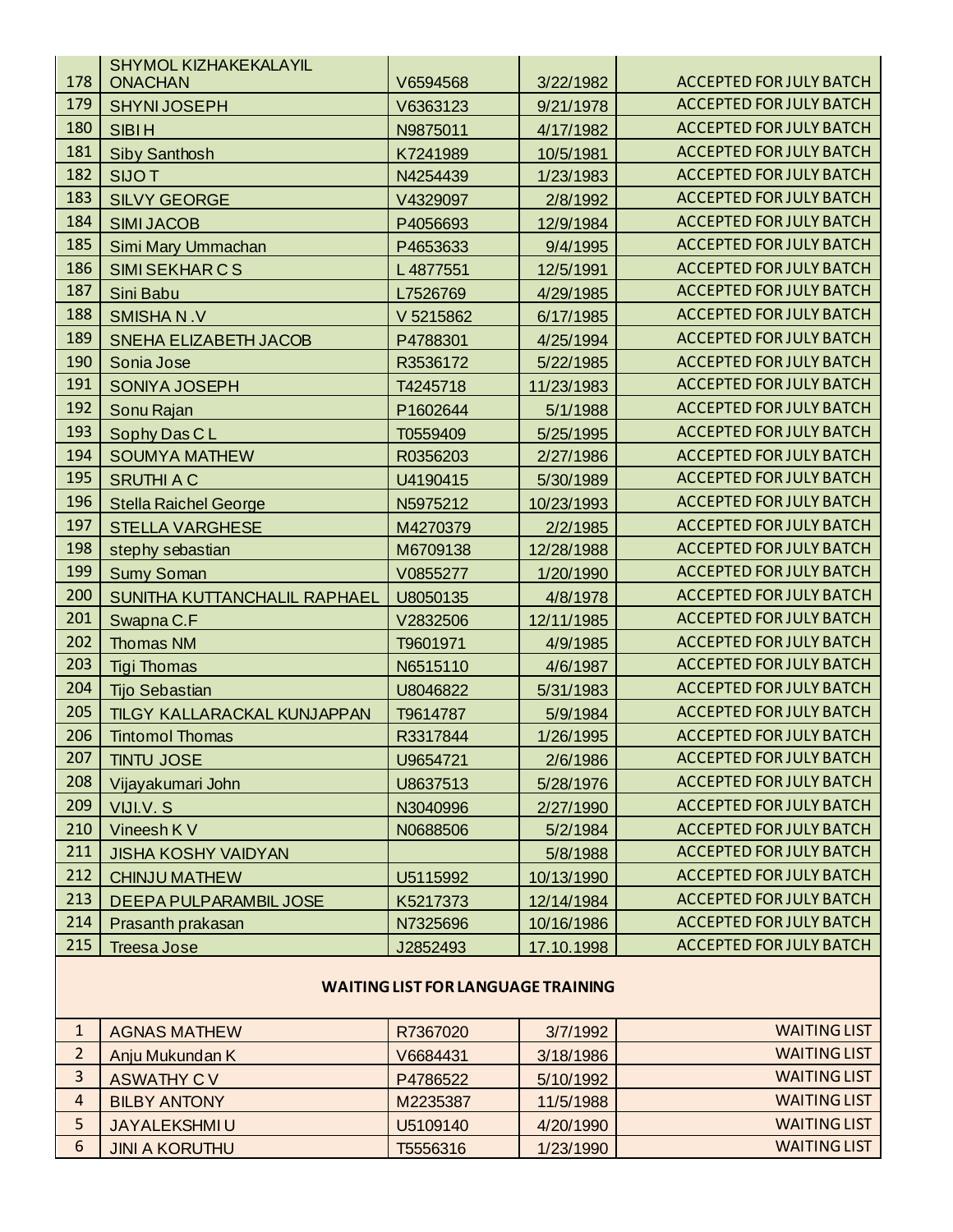| 7  | Jisha Varghese A                    | L7525814 | 1/24/1990  | <b>WAITING LIST</b> |
|----|-------------------------------------|----------|------------|---------------------|
| 8  | Joice Panthanalil Markose           | V2851244 | 1/24/1979  | <b>WAITING LIST</b> |
| 9  | Lijy Joy                            | R9046241 | 8/28/1994  | <b>WAITING LIST</b> |
| 10 | <b>Lintu Maria Thomas</b>           | T5589863 | 3/28/1986  | <b>WAITING LIST</b> |
| 11 | Neena Benny                         | T4486350 | 7/20/1995  | <b>WAITING LIST</b> |
| 12 | RAJEEB.E                            |          | 5/4/1987   | <b>WAITING LIST</b> |
| 13 | Saneesh Varickaplamthadathil Joseph | V6126619 | 6/12/1987  | <b>WAITING LIST</b> |
| 14 | <b>SEENAMOLB</b>                    | P5014875 | 2/15/1990  | <b>WAITING LIST</b> |
| 15 | Shabana muhammed                    | L3830125 | 10/16/1983 | <b>WAITING LIST</b> |
| 16 | <b>SINI MATHEW</b>                  | U5143314 | 3/14/1990  | <b>WAITING LIST</b> |
| 17 | Soniya George                       | p8059537 | 3/22/1994  | <b>WAITING LIST</b> |
| 18 | <b>Tebin Sebastian</b>              | R9581762 | 5/18/1986  | <b>WAITING LIST</b> |

**NB: The above Wait Listed candidates will be considered for the July Batch only if Candidates from the Main List unaccept to join the programme or Leave the programme within One Week of starting the Language Classes. Candidates will be selected in the chronological order. Candidate Included in the waiting list are eligible for joining the next batch to be commenced probably during September/October 2022.** 

#### **SELECTED CANDIDATES WHO NEEED NOT REQUIRE LANGUAGE TRAINING IN INDIA (FAST TRACK)**

| 1  | Ajitha Thangaswamy          | K8989403 | 6/26/1990  | ACCEPTED WITH B1/B2 |
|----|-----------------------------|----------|------------|---------------------|
| 2  | <b>MUTHU SUMESH</b>         | U5568645 | 4/5/1983   | ACCEPTED WITH B1/B2 |
| 3  | Neethu Raju                 | S2005147 | 7/7/1988   | ACCEPTED WITH B1/B2 |
| 4  | Sarun <sub>s</sub>          | K3883412 | 3/3/1989   | ACCEPTED WITH B1/B2 |
| 5  | SIMMY VETTICKAL JOSE        | S4684548 | 4/22/1983  | ACCEPTED WITH B1/B2 |
| 6  | SOUMYAMOL MYLADIYIL DEVASIA | U7269023 | 2/20/1984  | ACCEPTED WITH B1/B2 |
| 7  | Suchithra irishikesan Nair  | L8208881 | 9/7/1989   | ACCEPTED WITH B1/B2 |
| 8  | Anit Elsa Thomas            | U5545612 | 31.08.1997 | ACCEPTED WITH B1/B2 |
| 9  | Neenu Anna M                | M382855  | 16.12.1991 | ACCEPTED WITH B1/B2 |
| 10 | Lis Catherine               | U2406187 |            | ACCEPTED WITH B1/B2 |
| 11 | Geethu Madhu Sheela         | P1596960 | 10/6/1994  | ACCEPTED WITH B1/B2 |
| 12 | Ayana Wilson                | U5552467 |            | ACCEPTED WITH B1/B2 |
| 13 | Silpa Jose                  | R4233349 |            | ACCEPTED WITH B1/B2 |

**NB: The above B1/B2 Candidates will be contacted by Triple Win Team, shortly for further fast track processes.** 

### **CANDIDATES ACCEPTED FOR THE NEXT BATCH**

|   | Anila Thomas                 | M7108377  | 7/11/1991 | ACCCEPTED FOR SEP/OCT BATCH |
|---|------------------------------|-----------|-----------|-----------------------------|
| า | Aswathy Vijayakumar          | R8291525  | 7/26/1989 | ACCCEPTED FOR SEP/OCT BATCH |
| 3 | Ceebel Moolethadathil George | V8358147  | 1/7/1989  | ACCCEPTED FOR SEP/OCT BATCH |
| 4 | <b>JEENA ANTONY</b>          | V 1893229 | 5/30/1981 | ACCCEPTED FOR SEP/OCT BATCH |
|   | Jessy Joseph                 | N2704943  | 9/6/1991  | ACCCEPTED FOR SEP/OCT BATCH |
| 6 | Navya Mukundan K             | J8205838  | 3/18/1986 | ACCCEPTED FOR SEP/OCT BATCH |
|   | <b>NEETHU SUNNY</b>          | T3910664  | 7/20/1987 | ACCCEPTED FOR SEP/OCT BATCH |
| 8 | <b>NIMISHA P M</b>           | M2060939  | 1/30/1991 | ACCCEPTED FOR SEP/OCT BATCH |
| 9 | <b>SIJINK</b>                | V6672431  | 8/1/1983  | ACCCEPTED FOR SEP/OCT BATCH |